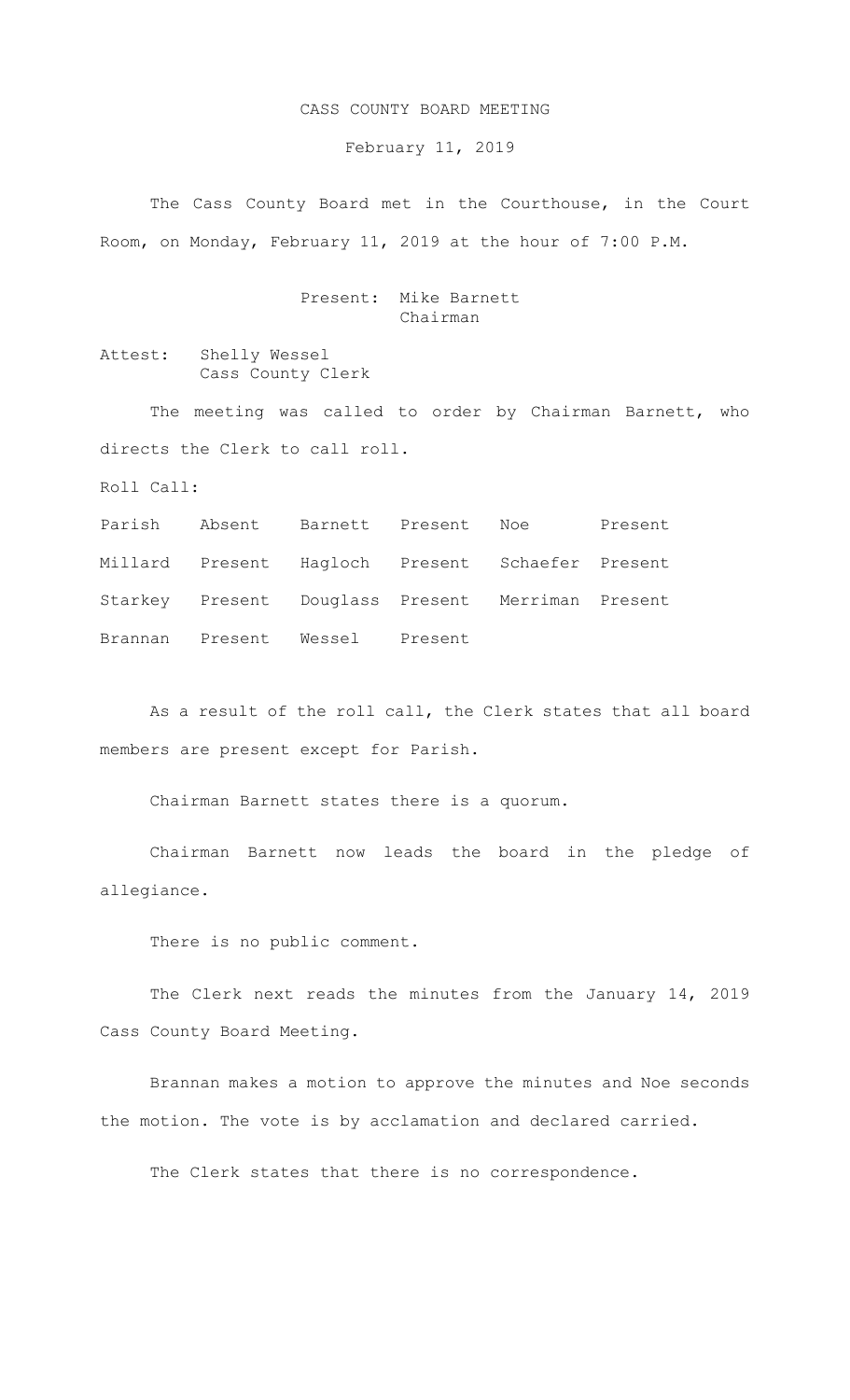Chairman Barnett next calls for reports from the standing committees:

Noe, reporting for the Courthouse and Jail Committee, reports the Committee met on February 7, 2019 and approved all bills as presented.

Noe reports Sheriff Ohrn attended the meeting inform the committee about HB191 which requires all courthouses to have a metal detector. Sheriff Ohrn states that if the bill is passed the plan would be to close the north entrance of the courthouse and to install a metal detector at the south entrance.

Sheriff Ohrn also reported that he plans to build a wall in the Sheriff's office for additional security.

Hagloch reports Road and Bridge met on February 4, 2019 and approved all bills.

 Merriman, Chairman of the Public Safety, Environment and Housing Committee, reports the committee met January 28, 2019.

Animal Control met on January 24, 2019. Two dogs were picked up and both were euthanized.

Merriman next reports Cass Rural Water met on January 15, 2019. Cass Rural Water was planning to sell water to Sunrise FS for their new development. The City of Virginia discovered that they can go out a mile and a half past their municipal boundaries to supply water so the city will provide the water for the Sunrise FS Development.

Merriman reports he received an E.S.D.A. report from Roger Lauder.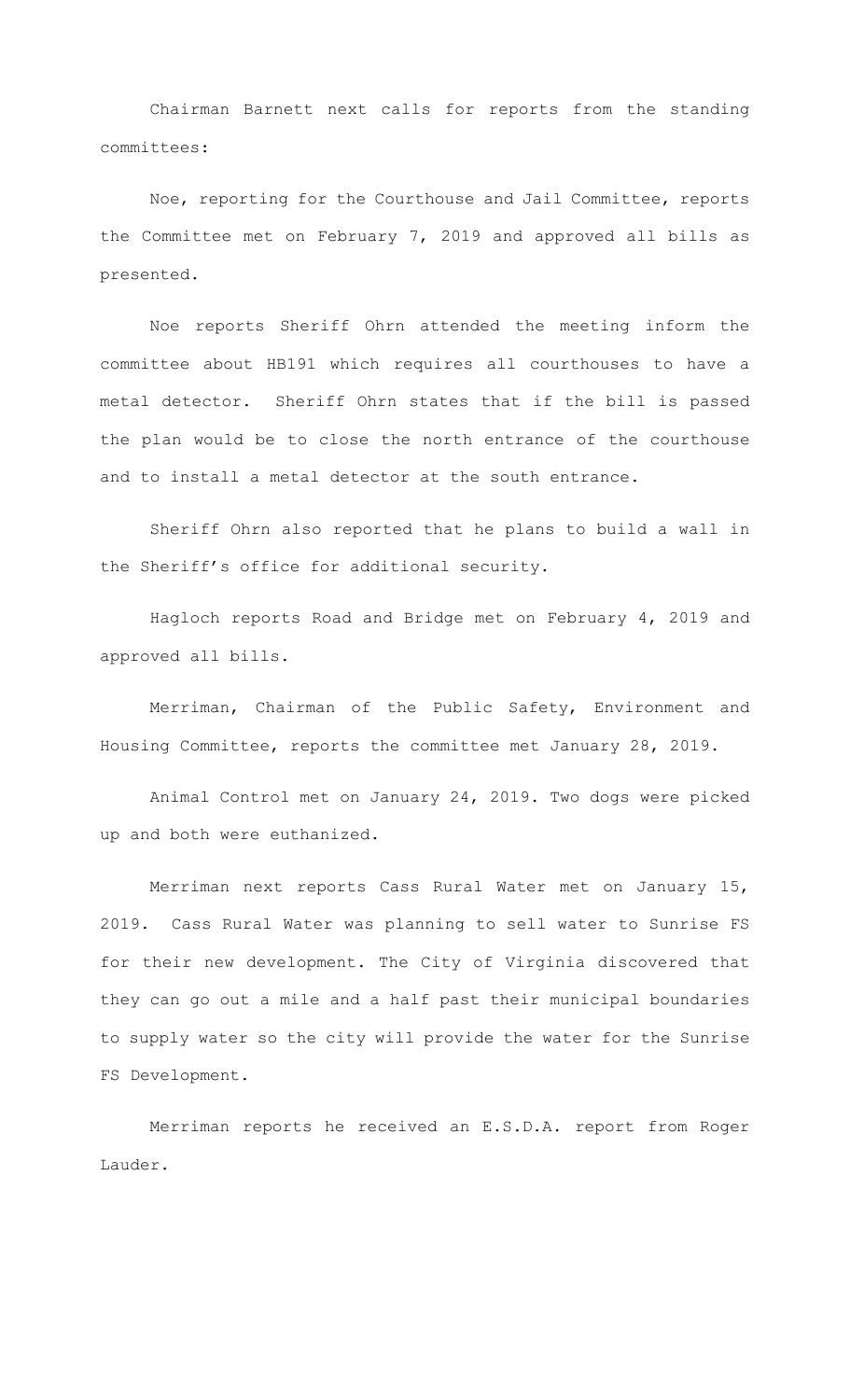Brannan reports the Health Board met January 23, 2019.

Lynn Bowman has resigned as the Hospice Chaplain and Jenn Bell will be the new Chaplain.

The Health Department will be applying for grants for Teen Reach, Hospice, and the Dental Clinic. Dr. Curry is still waiting on the approval of his Illinois license.

The Hospice fundraiser will be held on March 30, 2019 at the Elks in Beardstown.

Brannan reports the Housing Authority met January 17, 2019. There is no update on the lawsuit.

The 50th Anniversary Celebration for the Housing Authority will take place on a Wednesday in April.

Merriman, reporting for the Supervisor of Assessment's Committee, reports the committee met January 22, 2019. The notices for the Senior Citizens and Disabled Veterans Exemptions have been mailed. The next meeting will be held March 18, 2019 at 6:00 p.m.

Douglass, reporting for the Economic Development Committee, reports there will be a meeting held on February 13, 2019 at 11:45 a.m. at the Extension Office in Virginia. Douglass reports she will be inquiring about funding for a CPR machine and courthouse security.

Millard reports the Policies and Procedures/Website Committees met January 26, 2019 in Beardstown. The Committee discussed the website designs from the surrounding counties.

The next meeting will be held on February 21, 2019 at 2:00 p.m. Three different companies will be presenting proposals to the committees.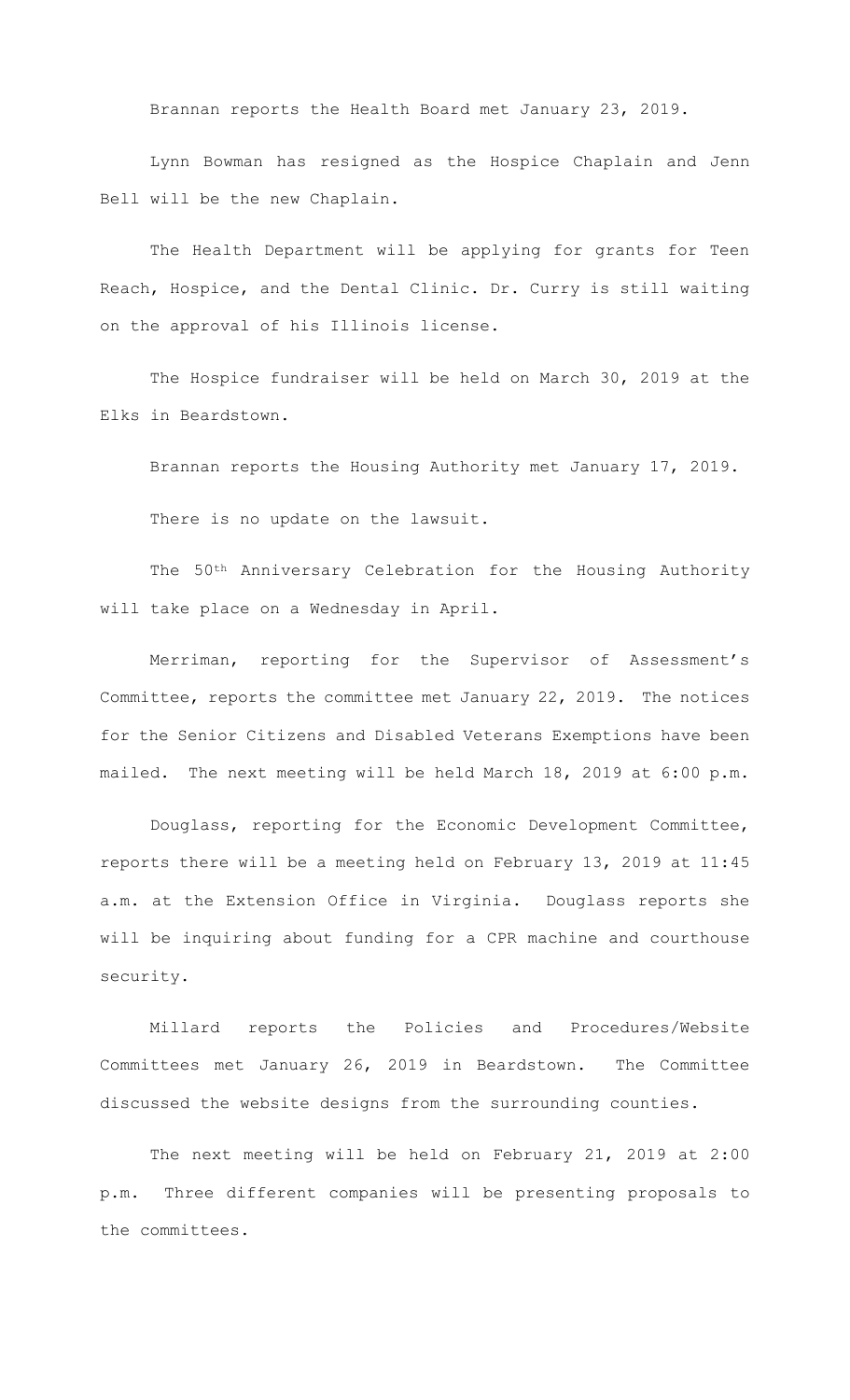Chairman Barnett recommends inviting Kim Hance, Director of the Beardstown Chamber of Commerce, to the meeting on February 21, 2019.

Schaefer, reporting for Arenzville Rural Water, states the Committee has committed 100% to moving forward with the DCEO process. Schaefer states the total cost of the project would be around 1.2 million dollars. After grant funding is applied the cost would be around \$700,000.

Noe, Liason for O.E.D.C., states there are 11 students interested in helping with the marina project and other local projects.

Noe next reports that JBS donated some blessing gifts to the Poverty Program.

Noe reports that Kim Hance informed the Committee that Rivertown Restaurant would be closing February 28, 2019.

Schaefer, Liason for the Mental Health Board, reports the board has applied for a grant in the amount of \$140,000 to pay for personnel and rental of a new facility for the new services they are planning to provide.

Schaefer states the board has approached Jean Jumper about running routes for Community of Hope and Recovery Center.

Schaefer states they also discussed the new prevention program to help combat the opioid problem.

Starkey, Liaison for the Beardstown TIF Board, states that H&R Block applied for funds to resurface their parking lot and to redo the sidewalk in front of their building. The TIF Board and the Beardstown City Council both approved the request. The approval was for 50% of the project or \$12,150.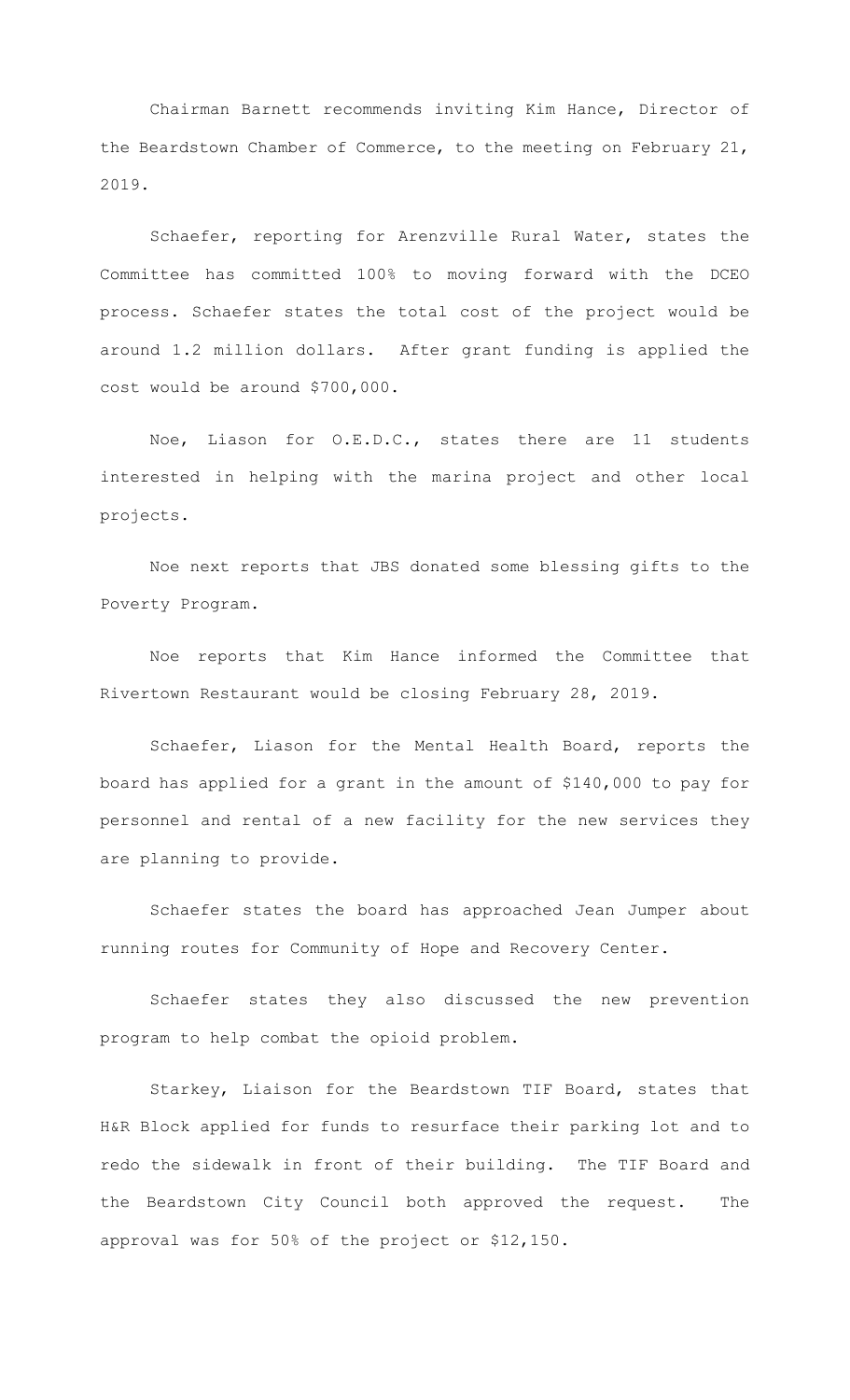There are no reports from the following committees: Finance and Judiciary Legislative Liquor Control Insurance and Bonds  $E - 9 - 1 - 1$ MCS Coop Ext O.E.D.C. Tourism The Board now moves on to new business. Chairman Barnett presents the appointment of J.R. Blair to

Douglass makes a motion to approve the appointment and Wessel seconds the motion. The vote is by acclamation and declared carried.

The Clerk next presents the monthly reports of the Sheriff, Treasurer, County Clerk, Circuit Clerk, Zoning Officer, Death Examiner, Maintenance Engineer, Public Defender and State's Attorney.

Starkey makes a motion to receive the monthly reports and Merriman seconds the motion. The vote is by acclamation and declared carried.

The approval of claims is presented by Chairman Barnett. A motion to approve the claims is made by Hagloch and seconded by Douglass. Chairman Barnett directs the Clerk to call roll.

The Clerk calls roll.

the Cass County Zoning Board.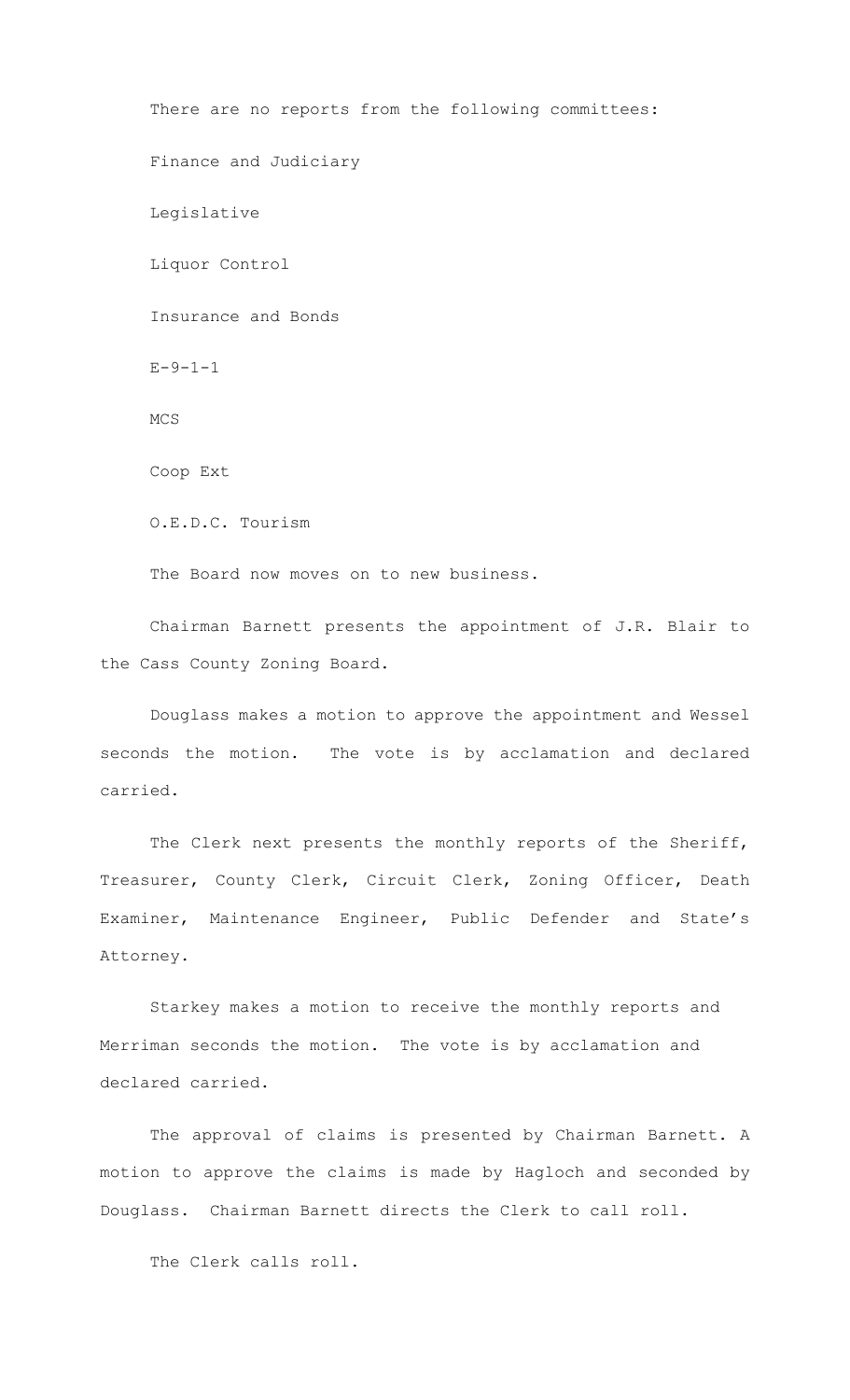## Roll Call:

| Parish      | Absent | Barnett      | Yes | Noe          | Yes |
|-------------|--------|--------------|-----|--------------|-----|
| Millard Yes |        | Hagloch Yes  |     | Schaefer Yes |     |
| Starkey Yes |        | Douglass Yes |     | Merriman Yes |     |
| Brannan     | Yes    | Wessel       | Yes |              |     |

As a result of the roll call, the Clerk states all members present have voted in the affirmative. Chairman Barnett declares the motion carried.

Chairman Barnett states there are no matters to discuss in Executive Session.

The Clerk next presents the proposal of eliminating the reading of the minutes at the county board meetings and emailing the minutes to all board members for review in advance of each monthly board meeting. Following the board members review of the minutes, the board members can submit any changes or corrections.

 Merriman makes a motion to approve the Clerk's proposal and Schaefer seconds the motion. The vote is by acclamation and declared carried.

Chairman Barnett states a meeting was held with the Mayor of Virginia and the Virginia Township Supervisor and Road Commissioner to discuss the request of a tax abatement from Jim Meinhart of Sunrise FS for their new development project.

Barnett reports that Mr. Meinhart has withdrawn his request for a tax abatement.

Tim Icenogle next reports on the funding possibilities for the roads surrounding the Sunrise FS project.

Icenogle states that economic development funding is available based on the number of new jobs and the retention of jobs the new development project will create. The development project will also create construction jobs.